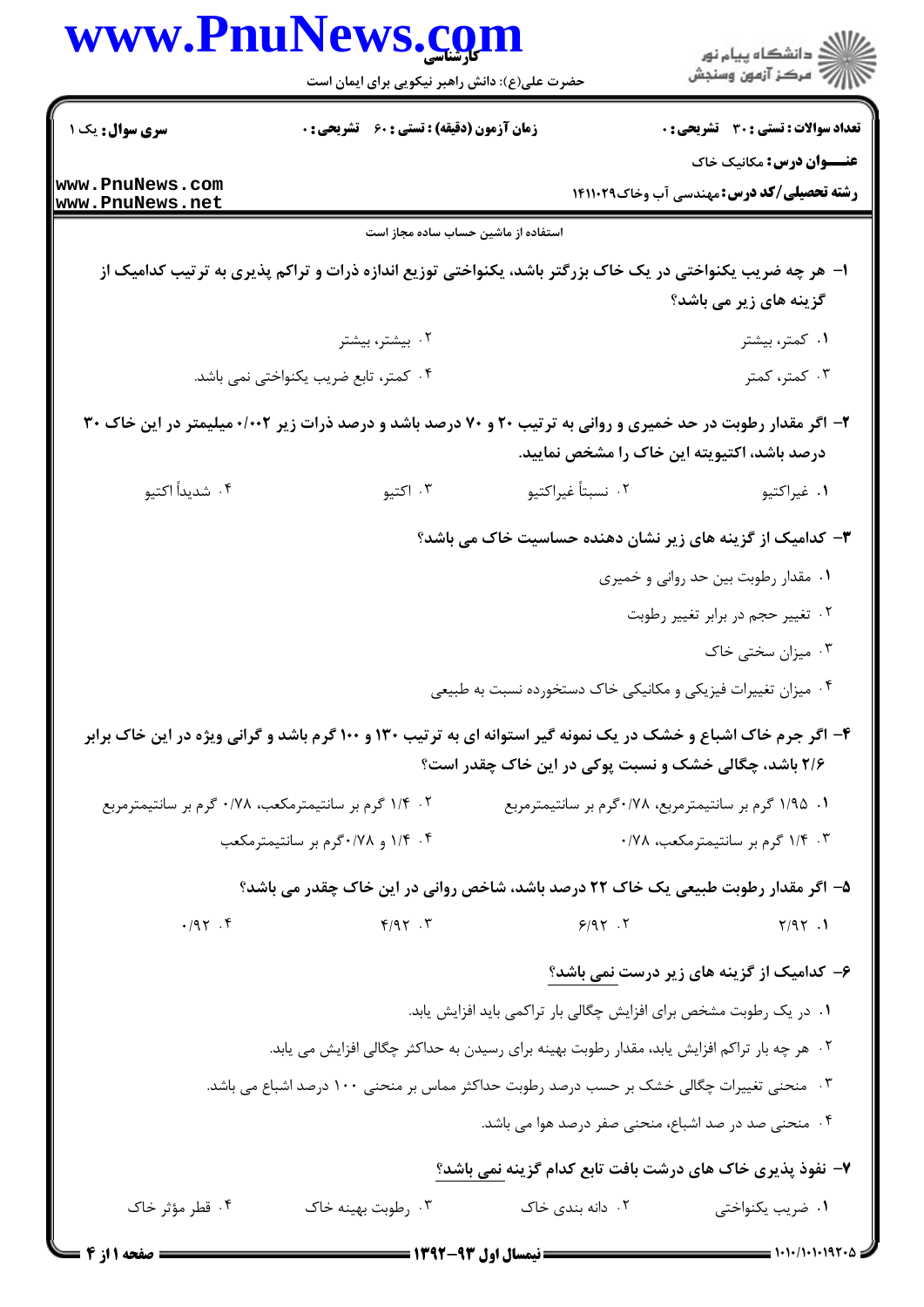|                                    | حضرت علی(ع): دانش راهبر نیکویی برای ایمان است    |                                                                                                                                                                                                                                | ر دانشڪاه پيام نور<br>اڳ مرڪز آزمون وسنڊش                                           |
|------------------------------------|--------------------------------------------------|--------------------------------------------------------------------------------------------------------------------------------------------------------------------------------------------------------------------------------|-------------------------------------------------------------------------------------|
| <b>سری سوال : ۱ یک</b>             | زمان آزمون (دقیقه) : تستی : 60 ٪ تشریحی : 0      |                                                                                                                                                                                                                                | <b>تعداد سوالات : تستی : 30 ٪ تشریحی : 0</b>                                        |
| www.PnuNews.com<br>www.PnuNews.net |                                                  |                                                                                                                                                                                                                                | <b>عنـــوان درس:</b> مکانیک خاک<br><b>رشته تحصیلی/کد درس: مهندسی آب وخاک14113 ا</b> |
|                                    |                                                  | ۸– اگر در خاکی میزان  شن ۲۵ درصد، ماسه ۶۰ درصد، رس ۵ درصد و سیلت ۱۰ درصد باشد، با فرض حدود آتربرگ زیر خط<br>علامت گروه برای این خاک در سیستم طبقه بندی یونیفاید را مشخص نمایید. $A$                                            |                                                                                     |
| MH.                                | $GM \cdot r$                                     | $SM \tcdot Y$                                                                                                                                                                                                                  | SW.1                                                                                |
|                                    |                                                  | ۹– در فرآیند تحکیم، فاکتور زمان تابع کدام گزینه نمی باشد؟                                                                                                                                                                      |                                                                                     |
| ۰۴ نفوذپذیری خاک                   | ۰۳ چگالی خشک                                     | ٢. ضخامت لايه خاک                                                                                                                                                                                                              | ٠١ ضريب تحكيم پذيري                                                                 |
|                                    |                                                  | ∙۱- در یک پروفیل خاک اشباع سه لایه با ضخامت های ۲، ۴ و ۳ متر وجود دارد. اگر چگالی کل توده خاک در این سه لایه به<br>ترتیب برابر ۱/۸، ۱/۹ و ۱/۲ گرم بر سانتیمتر مکعب باشد، مقدار تنش موثر در عمق ۵ متری از سطح خاک چقدر می باشد؟ |                                                                                     |
| ۴. ۴۳۰ گرم بر متر مربع             | ۰۳ . ۹۳۰ گرم بر متر مربع                         | ۰۲ . ۳۹۰ گرم بر متر مربع                                                                                                                                                                                                       | ۰۱ ۵۲۰ گرم بر متر مربع                                                              |
|                                    |                                                  |                                                                                                                                                                                                                                | 11- تنش مؤثر در خاک ناشی از کدامیک از عوامل زیر است؟                                |
|                                    | ۰۲ تورم خاک                                      |                                                                                                                                                                                                                                | ۰۱ فشار آب در خاک                                                                   |
|                                    | ۰۴ مجموع اثر فشار آب در خاک و نیروی بین ذرات خاک |                                                                                                                                                                                                                                | ۰۳ تماس ذرات خاک                                                                    |
|                                    |                                                  | ۱۲- در اجسام هوکی، جسم پس از رسیدن به کدام مرحله دچار تغییر شکل پلاستیک می شود؟                                                                                                                                                |                                                                                     |
| ۰۴ مرحله تورم                      | ۰۳ مرحله شکست                                    | ۰۲ مرحله تحکیم                                                                                                                                                                                                                 | ۰۱ مرحله تسلیم                                                                      |
|                                    |                                                  |                                                                                                                                                                                                                                | ۱۳- دگرشکلی پلاستیک در کدام خاک بیشتر دیده می شود؟                                  |
|                                    | ۰۲ رس های ناخالص غیراشباع                        |                                                                                                                                                                                                                                | ٠١ مصالح درشت بافت                                                                  |
|                                    | ۰۴ رس های اشباع                                  |                                                                                                                                                                                                                                | ۰۳ شن های رسی                                                                       |
|                                    |                                                  | ۱۴– در اثر تحکیم یک لایه خاک با ضخامت ۱۰ متر در طی ۵ سال میزان وزن واحد حجم خشک خاک از ۱/۲ گرم بر سانتیمتر<br>مکعب به ۱/۴ گرم بر سانتیمتر مکعب افزایش می یابد. میزان نشست نهایی این خاک را در طی این مدت محاسبه نمایید         | $\frac{6}{5}$ (G= 2/6)                                                              |
| ۰۴ ۲/۱ متر                         | ۰۳ ۱/۶ متر                                       | ۰۲ ۱/۵ متر                                                                                                                                                                                                                     | ۰۱ ۲ متر                                                                            |
|                                    |                                                  | ۱۵– در منحنی تنش ـ نسبت پوکی با افزایش تنش، تغییرات تراکم پذیری و نسبت پوکی به ترتیب چگونه است؟                                                                                                                                |                                                                                     |
| ۰۴ افزایش، کاهش                    | ۰۳ کاهش، کاهش                                    | ۰۲ کاهش، افزایش                                                                                                                                                                                                                | ۰۱ افزايش، افزايش                                                                   |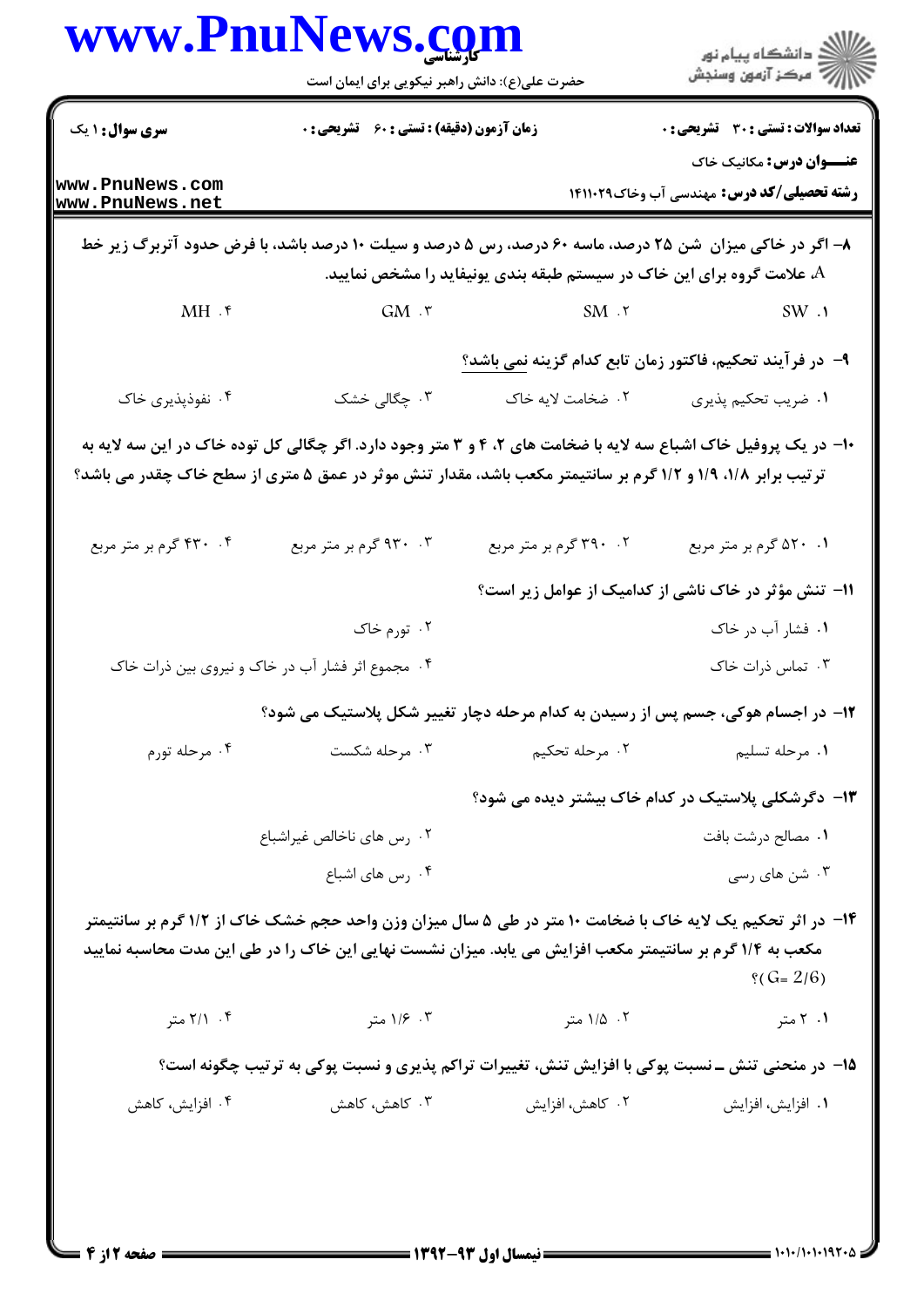| www.PnuNews.com                    | حضرت علی(ع): دانش راهبر نیکویی برای ایمان است                                                                                                      |                                                                              | ڪ دانشڪاه پيام نور<br>ر∕⊂ مرڪز آزمون وسنڊش                                          |
|------------------------------------|----------------------------------------------------------------------------------------------------------------------------------------------------|------------------------------------------------------------------------------|-------------------------------------------------------------------------------------|
| سری سوال: ۱ یک                     | <b>زمان آزمون (دقیقه) : تستی : 60 ٪ تشریحی : 0</b>                                                                                                 |                                                                              | <b>تعداد سوالات : تستی : 30 ٪ تشریحی : 0</b>                                        |
| www.PnuNews.com<br>www.PnuNews.net |                                                                                                                                                    |                                                                              | <b>عنـــوان درس:</b> مکانیک خاک<br><b>رشته تحصیلی/کد درس: م</b> هندسی آب وخاک141119 |
|                                    |                                                                                                                                                    |                                                                              | ۱۶- ضریب تحکیم پذیری در خاک تابع کدام عامل نمی باشد؟                                |
|                                    | ۰۲ درجه تحکیم                                                                                                                                      |                                                                              | ۰۱ ضریب تراکم پذیری نسبی                                                            |
|                                    | ۰۴ وزن واحد حجم آب                                                                                                                                 |                                                                              | ۰۳ نفوذپذیری خاک                                                                    |
|                                    | $\frac{\eta\prime}{4}$ اگر مقدار تنش عمودی در یک جسم ۸۰ کیلو نیوتن بر متر مربع باشد، مقدار تنش برشی در سطحی از جسم با زاویه $\frac{\eta\prime}{4}$ |                                                                              |                                                                                     |
|                                    |                                                                                                                                                    |                                                                              | چقدر می باشد؟                                                                       |
|                                    | ۲. ۸۰ تا ۲. مقر است کا ۱۶۰ کل                                                                                                                      |                                                                              | $\uparrow$ . $\uparrow$                                                             |
|                                    | ۱۸- در یک خاک ماسه ای، زاویه اصطکاک داخلی ۳۰ درجه می باشد. اگر در لحظه گسیختگی تنش اصلی و فشار آب منفذی به                                         | ترتیب برابر ۱۲۰ و ۶۰ کیلونیوتن بر مترمربع باشد، مقدار تنش برشی چقدر می باشد؟ |                                                                                     |
| 97/9.7                             | $\tau \in \mathcal{S}$ . $\tau$                                                                                                                    | 17.7                                                                         | 99/7.1                                                                              |
|                                    | ۱۹– در کدامیک از آزمایش های سه محوری، پارامترهای مقاومت برشی به صورت موثر بیان می شوند؟                                                            |                                                                              |                                                                                     |
|                                    | ۰۲ با تحکیم ــ بدون زهکشی                                                                                                                          |                                                                              | ۰۱ بدون تحکیم ـ بدون زهکشی                                                          |
|                                    | ۰۴ بدون تحکیم ـ با زهکشی                                                                                                                           |                                                                              | ۰۳ با تحکیم ـ با زهکشی                                                              |
|                                    |                                                                                                                                                    |                                                                              | <b>۲۰</b> – در کدامیک از خاک ها پوشش گسیختگی، افقی می باشد؟                         |
| ۰۴ ماسه اشباع                      | ۰۳ ماسه غیراشباع                                                                                                                                   | ۰۲ رس اشباع                                                                  | ٠١ رس غيراشباع                                                                      |
|                                    |                                                                                                                                                    |                                                                              | <b>۲۱</b> - سختی خاک در حد روانی نشان دهنده وجود کدام رس می باشد؟                   |
| ۰۴ غيرفعال                         | ۰۳ غیرارگانیک                                                                                                                                      | ۰۲ مونت موریلونایت                                                           | ۰۱ كائولينايت                                                                       |
|                                    | ۲۲- در آزمایش تحکیم، حداکثر فشار که جسم قبل از شروع آزمایش تحمل می کند؛ چه نام دارد؟                                                               |                                                                              |                                                                                     |
| ۰۴ فشار پیش تحکیم                  | ۰۳ فشار الاستيک                                                                                                                                    | ۰۲ فشار تراکمی                                                               | ۰۱ فشار بکر                                                                         |
|                                    |                                                                                                                                                    |                                                                              | ۲۳- با کاهش شیب منحنی دانه بندی، تراکم پذیری خاک چه تغییری می کند؟                  |
|                                    | ۰۲ کاهش می یابد.                                                                                                                                   |                                                                              | ۰۱ افزایش می یابد.                                                                  |
|                                    | ۰۴ ابتدا افزایش و سپس کاهش می یابد.                                                                                                                |                                                                              | ۰۳ تغییری نمی کند.                                                                  |
|                                    |                                                                                                                                                    |                                                                              | <b>۲۴</b> - ساختمان خاک با لایه های نازک رنگی و بافتی مختلف چه نامیده می شود؟       |
| ۰۴ بد دانه بندی شده                | متورق $\cdot$ ۳ $\cdot$                                                                                                                            | ۰۲ شکافدار                                                                   | ۰۱ خوب دانه بندی شده                                                                |